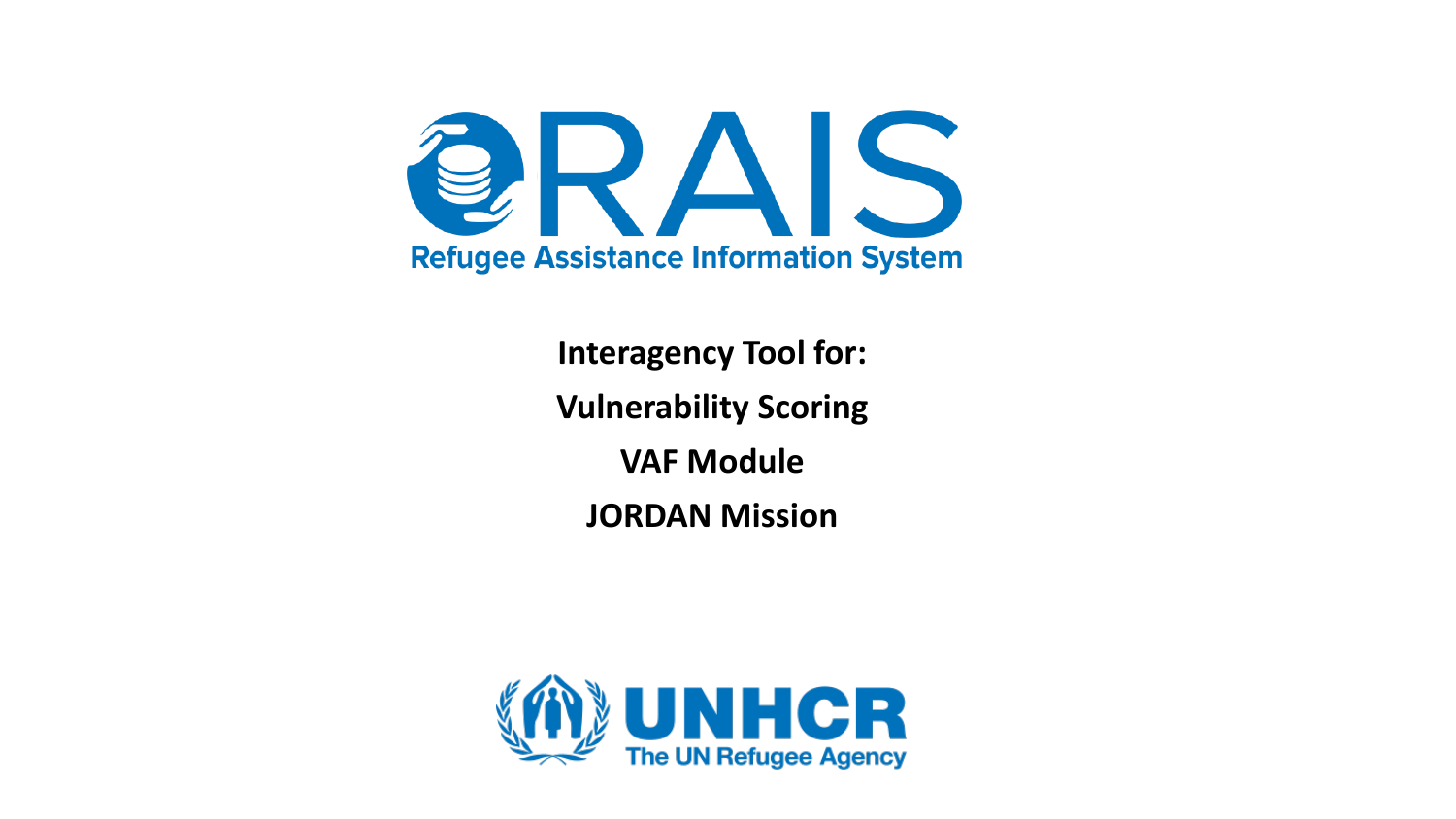| $\leftarrow$ $\rightarrow$<br>$\mathcal{C}$ |                    | A https://www.unhcrmenadagdata.org/RaisJordan/Core/Search.aspx |                    |                                         |                |             |           |                  |                         |                 |       |
|---------------------------------------------|--------------------|----------------------------------------------------------------|--------------------|-----------------------------------------|----------------|-------------|-----------|------------------|-------------------------|-----------------|-------|
| <b>C</b> UNHCR RAIS                         | <b>@</b> Dashboard | <b>答</b> Cases Information                                     | <b>♦</b> Ticketing | # Assistance                            | <b>下</b> Forms | X Referrals | ← Appeals | <b>A</b> Reports | <b>U</b> Administration | <b>Lill</b> VAF | & Oli |
| <b>RAIS Search</b>                          |                    |                                                                |                    |                                         |                |             |           |                  |                         | Q VAF Scores    |       |
| Q Search                                    |                    |                                                                |                    |                                         |                |             |           |                  |                         |                 |       |
| Search by Id                                |                    |                                                                |                    |                                         |                |             |           |                  |                         |                 |       |
| Case No.<br>$-$ - $C$                       |                    |                                                                |                    | <b>Individual ID.</b><br>المناقب والمست |                |             |           | Document ID.     |                         |                 | Pho   |
|                                             |                    |                                                                |                    |                                         |                |             |           |                  |                         |                 |       |
|                                             |                    |                                                                |                    |                                         |                |             |           |                  |                         |                 |       |
| <b>Search by Name</b>                       |                    |                                                                |                    |                                         |                |             |           |                  |                         |                 |       |
|                                             | Search             |                                                                | Clear              |                                         |                |             |           |                  |                         |                 |       |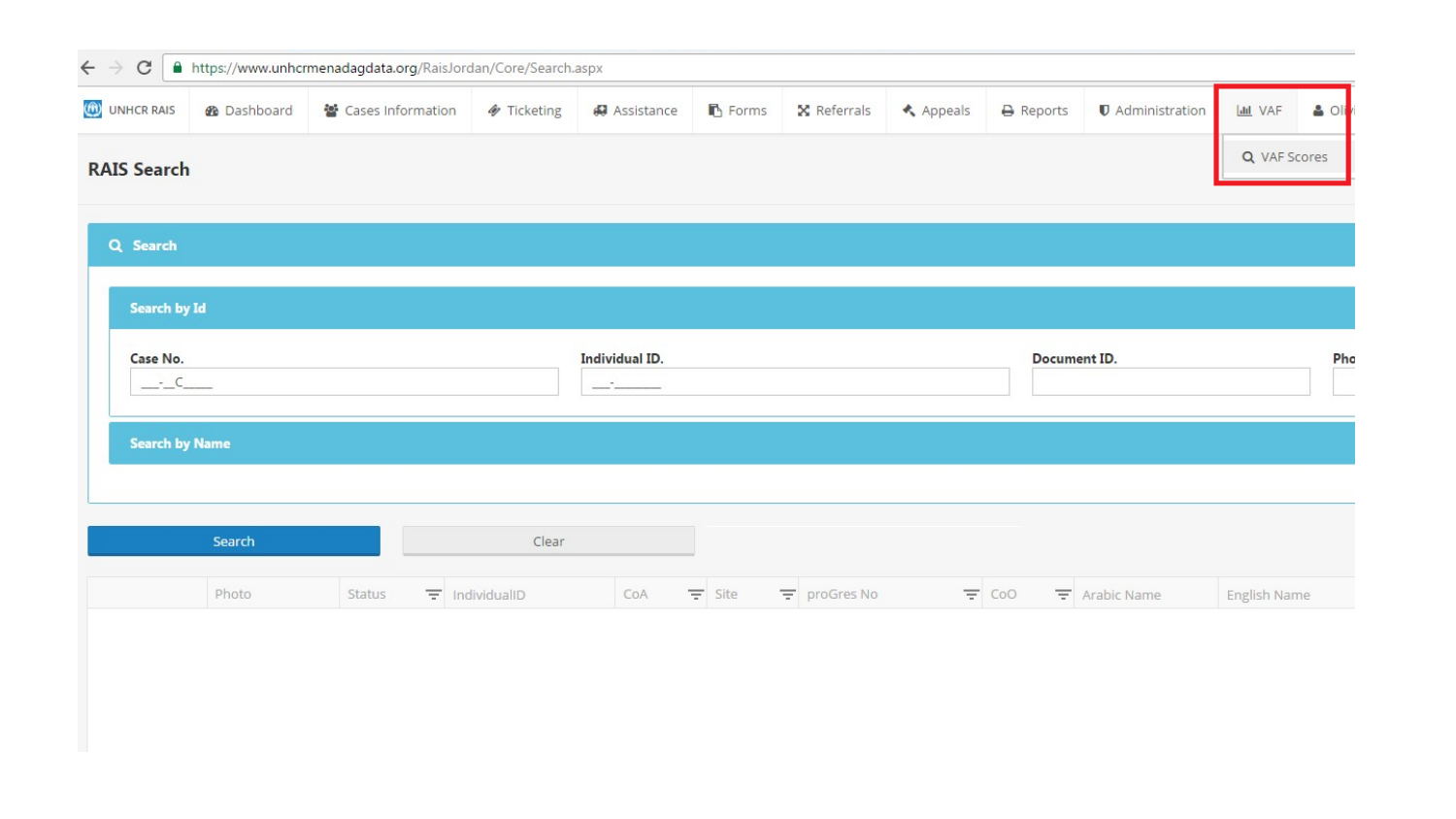**Filters:** 

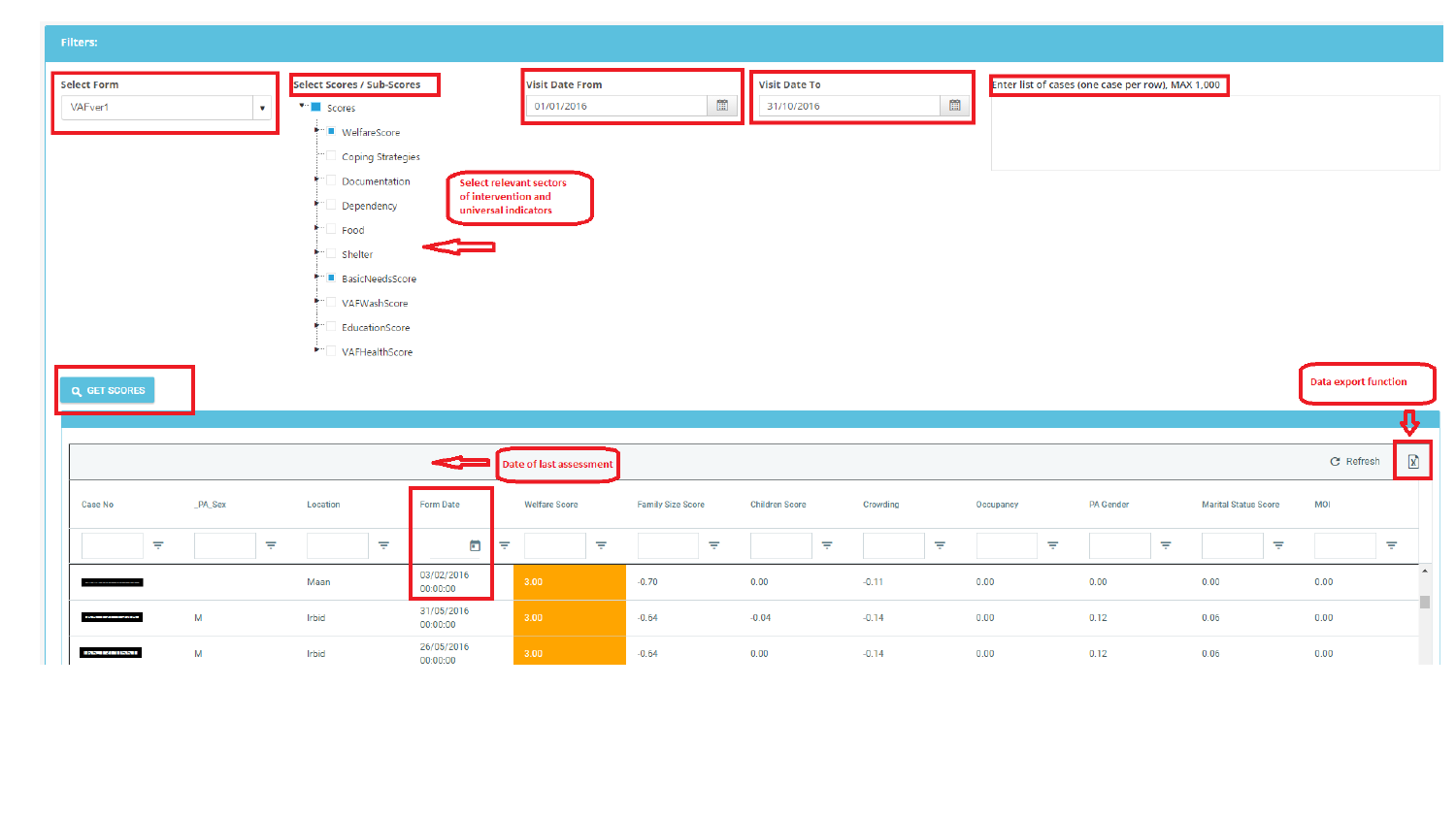**Scenario: Organisation: ABC** Type of Intervention: Basic needs Cash intervention No. of Cases to receive cash assistance: 500 Governorate/ District: Irbid; Ramtha and Bani Obeid (District selection will be available to cater to Orgs. areas of operation.)

Depending on the type of intervention your organization is responding to; the criteria in which is supplied by the donor or what other considerations you would like to include additionally as vulnerability factors. The VAF Module can be used to effectively improve eligibility, prioritization and targeting and used in such a way by allowing organizations to pick and choose their data based on their independent needs given the multi-faceted and multi-sectoral nature of the tool.

For example if organization ABC have been approved funding to provide 500 cases in Irbid with regular cash assistance for a period of 6 months rather than explicitly limiting data selection to cases with high (3) or severe (4) vulnerability scores within Basic Needs; criteria can be expanded to improve prioritization for selection. This enables cash assistance to reach cases that are the **most vulnerable** additional criteria can be applied.

Based on results that the Score selection returns, as displayed in hypothetical scenario below: Case B, is more vulnerable than Case A and Case C, therefore similar profiles to those of **Case B** should be prioritized to receive assistance.

| Case A                      |   | Case B                 | Case C                    |              |
|-----------------------------|---|------------------------|---------------------------|--------------|
| <b>Basic Needs score: 4</b> |   | Basic Needs score: 4   | <b>Basic Needs score:</b> |              |
| Food Security score: 3      |   | Food Security score: 4 | Food Security score: 1    |              |
| Welfare score:              |   | Welfare score:         | Welfare score:            | 2            |
| Dependency:                 |   | Dependency:            | Dependency:               | 2            |
| <b>Coping Strategies:</b>   | 4 | Coping Strategies: 4   | <b>Coping Strategies:</b> | $\mathbf{1}$ |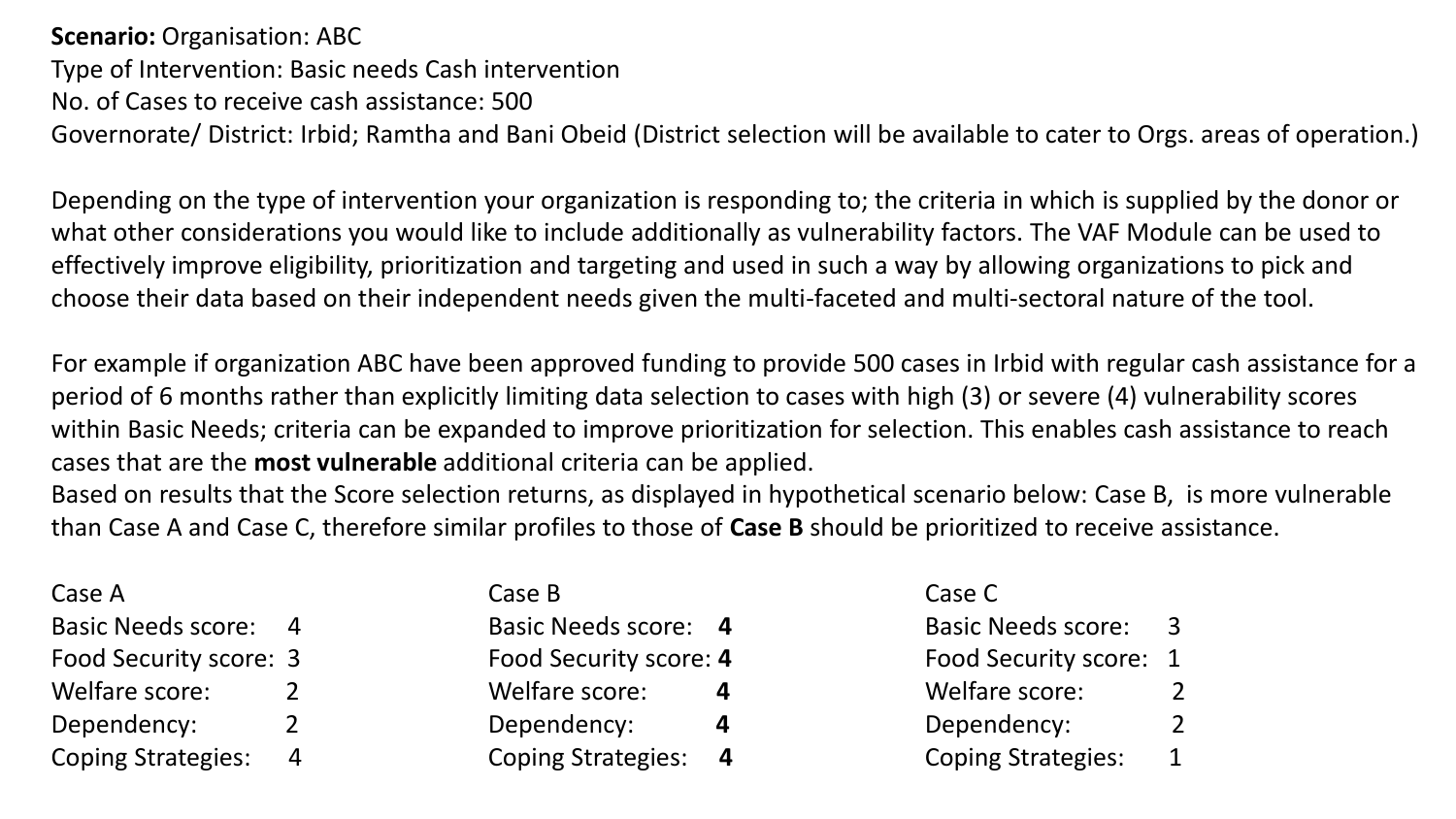## **Cash Assistance Cross-Checking**

 $\sim$ 

| UNHCR RAIS                                                     | <b>@</b> Dashboard                                     | 불 Cases Information     | <b>♦</b> Ticketing | <b>Assistance</b>                                                                                                     | <b>图 Forms</b> | X Referrals | <b>≮</b> Appeals  | $\ominus$ Reports | <b>U</b> Administration | <b>III</b> VAF |
|----------------------------------------------------------------|--------------------------------------------------------|-------------------------|--------------------|-----------------------------------------------------------------------------------------------------------------------|----------------|-------------|-------------------|-------------------|-------------------------|----------------|
| & Assistance - General Coordination<br><b>Check Assistance</b> |                                                        |                         |                    | Q Assistance - Search<br>+ Assistance - Single Bulk<br><b>≛</b> Assistance - Bulk Upload<br>Assistance - Coordination |                |             |                   |                   |                         |                |
| $\triangleright$ Is a Bundel?<br>Assistance                    |                                                        |                         |                    | <b>D</b> I Assistance - Health<br>& Assistance - Master Coordination                                                  |                |             |                   |                   |                         |                |
|                                                                | $\blacktriangledown$<br>Regular Basic Needs Assistance |                         |                    |                                                                                                                       | Cases: 0       |             | Cases assisted: 0 |                   |                         |                |
|                                                                | Enter list of cases (one case per row), MAX 1,000      |                         |                    |                                                                                                                       |                |             |                   |                   |                         |                |
|                                                                |                                                        |                         |                    |                                                                                                                       |                |             |                   |                   |                         |                |
|                                                                |                                                        |                         |                    |                                                                                                                       |                |             |                   |                   |                         |                |
| <b>Upload Excel File</b>                                       | Select                                                 |                         |                    |                                                                                                                       |                |             |                   |                   |                         |                |
| <b>Excel Template</b>                                          | V CHECK LIST CASES                                     | <b>上 EXPORT RESULTS</b> | $\leftarrow$ BACK  |                                                                                                                       |                |             |                   |                   |                         |                |